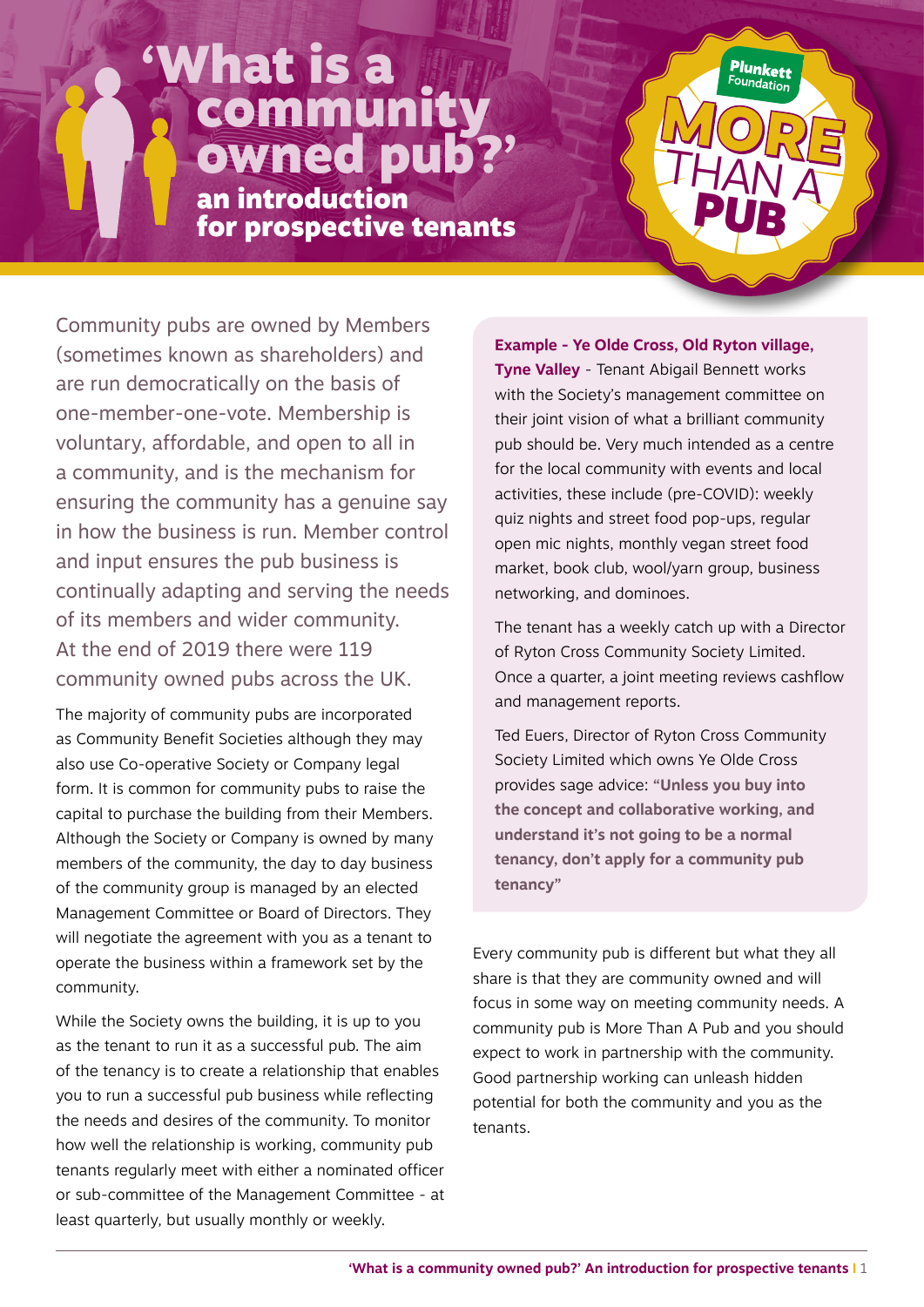**Example – The Red Lion, Northmoor, Oxfordshire:** Lisa Neale is tenant at community owned pub The Red Lion in Northmoor, Oxfordshire and speaks of having to balance the needs of the community with running a sustainable business. **"From the beginning it was clear we would have freedom to run the pub without interference, but that takes trust. As a tenant you will hear a lot of suggestions and opinions about how to improve the pub. We take ideas on board and test things out, especially when it comes to involving the village, but it is our business to run so we need to decide what we sell, and what goes on our menus. New ideas have to fit with the business plan we provided when we were recruited. This avoids the risk of blurring the business strategy and the pub failing. The tenancy agreement is really important."**

As the tenant of a community pub, you should expect to meet regularly with the community group who own the building. After 7 years as a community pub tenant, Lisa puts the success down to good communication. **"Communication is key to maintaining a good relationship with the Management Committee. We have regular weekly or monthly meetings with the Management Committee and we keep them updated with our financial performance. We also meet with the shareholder Members of the community pub group once a year. Agreeing clear ways to communicate with the pub group is really important."**

Lisa also adds **"The recruitment process was a good opportunity for us to understand if we were a good fit for each other. The pub group even came to see us at work at our previous pub. We had to make clear our vision for the pub and get our business plan agreed with the community group."**

Graham Shelton, Director of the Community Company that owns the Red Lion says the additional work has its rewards: **"Whilst we want our tenant to run the business without interference, we are also there to help them in times of difficulty, such as the recent pandemic"**.

In the majority of cases, community pubs are more than just a place to eat and drink: they provide a wide range of additional services such as shops, post offices, cafés; they become a hive of community and voluntary activity providing space for clubs and societies; they enrich the local cultural scene by promoting live music, performances and events, the arts, and traditional pub sports; they actively promote inclusion and look out for those most vulnerable in society; and they play an active role in addressing isolation and loneliness through the creation of employment and volunteering opportunities. This is what makes a community pub different, and as a tenant you will need to get involved. This community focus combined with the loyalty generated by a vested interest in success from the Members can generate a commercial advantage for community pubs.

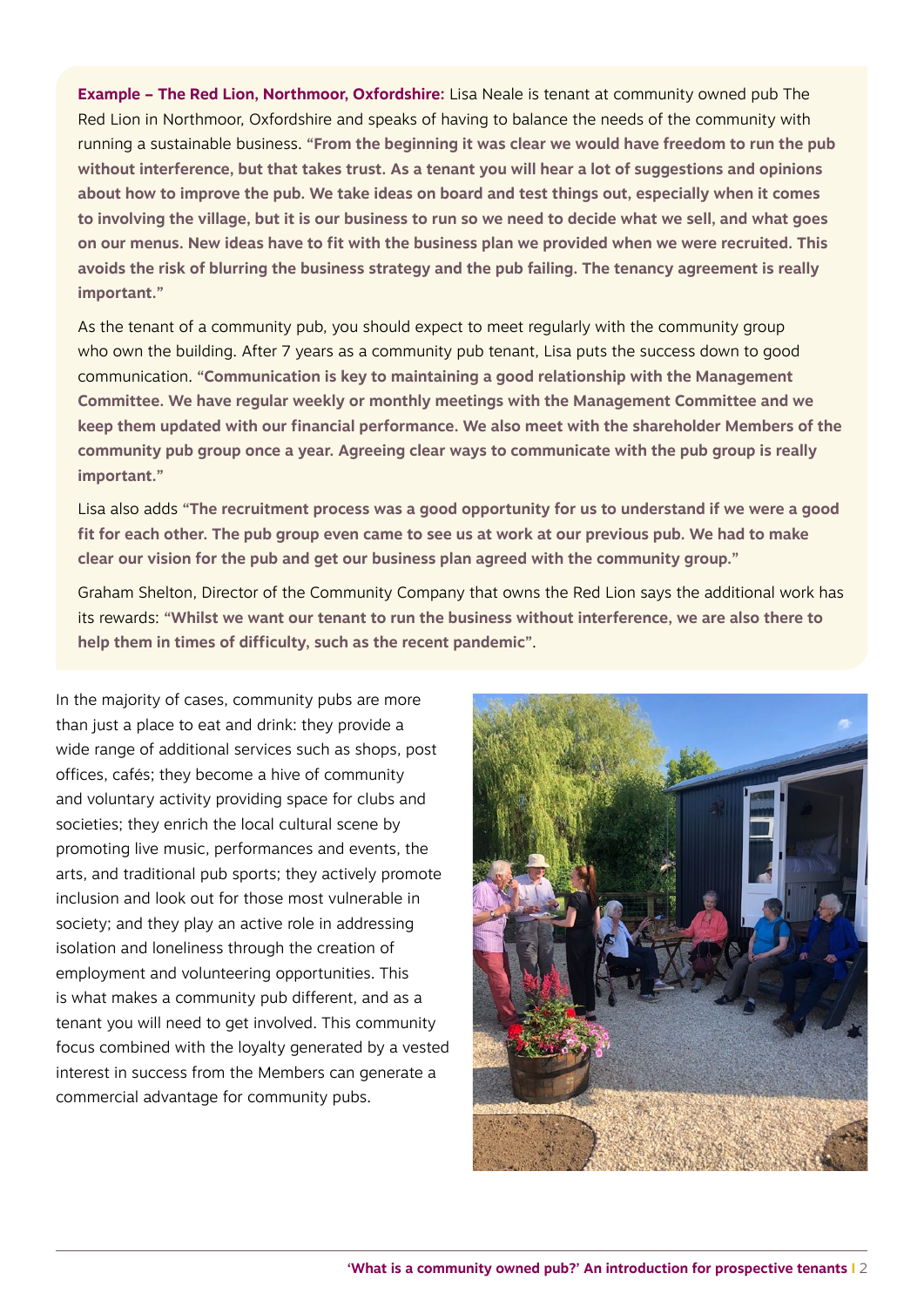

**Example: The Green Dragon at Exelby** near Bedale provides a great example of the wide range of activities that the tenant of a community pub might need to accommodate. The Green Dragon has always been at the centre of community activity, and the pub is well used by local residents; increasingly it has also now become a popular destination pub for visitors. For most villages, a pub is a vital service: it is a meeting place, communication centre and an important lynchpin of village life. Much of the appeal of Exelby as a close-knit village rests on its sense of community.

The tenants work in partnership with Exelby Green Dragon Community Pub Limited to provide a range of activities including Café and Deli, Free WiFi, Book Club, Quiz nights, Folk Club, Sing Around Group, Women's Club, Gardening Club, Art Club, Village notice board, Restaurant, Grazing Boxes and Takeaway Service, Luxury Bed & Breakfast Accommodation, Beer Garden with Igloos.

The Green Dragon community group made clear to tenants what their expectations were from the pub. They also asked prospective tenants to attend community meetings and to present their ideas for how the pub would meet the interests of the community. John Walker from the Management Committee puts its success down to genuine partnership working **"Both the Society and the tenant need to be open to ideas."**

Any desires or requirements for the community pub should be made clear to you in a community pub profile before you apply for the tenancy, during agreement of Heads of Terms and in the final lease or tenancy agreement. Some of this detail may be set out in a "side letter" document attached to the agreement.



**Example - The Abingdon Arms, Beckley, Oxfordshire:** The tenancy agreement includes various 'operating guidelines' covering pub style, housekeeping and the requirement to support 'More Than A Pub' events as agreed between the Society and the tenants. As a result, the pub hosts a range of monthly free events which help to increase footfall and attendees may become regular customers.

The Society have relatively formal liaison meetings with the tenants, roughly every 4- 6 weeks (in non-Covid times), and meet to coordinate property maintenance.